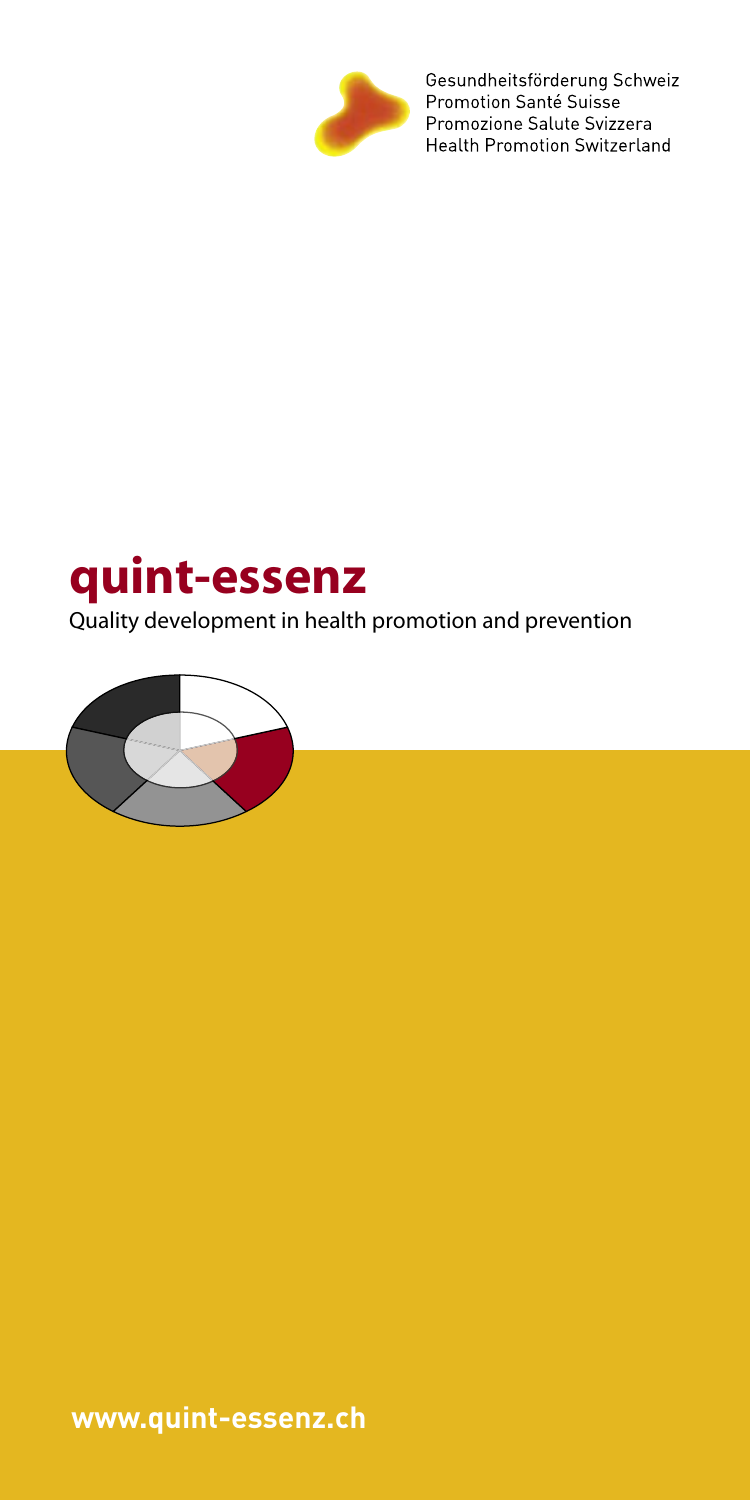### **Welcome**

Do you design health promotion or prevention projects? Are you responsible for project management or quality development in your institution? Are you allocating funds for projects and do you have to judge the quality of submitted proposals? If so, this system has been developed specifically for you. Welcome to www.quint-essenz.ch – managing projects and ensuring quality in health promotion and prevention.

#### **Quality development – a long-standing partnership**

For many years, Health Promotion Switzerland has been actively engaged in advancing Best Practice and Quality Development in the area of health promotion and prevention. The quality system quint-essenz is based on widely acknowledged quality criteria for project assessment. It has been developed and is continually being updated in partnership with scientists and practitioners. It can be used as a framework for promoting and developing quality, as a reference text for supporting your project, a project management tool as well as a platform for exchange. quint-essenz is freely accessible at www. quint-essenz.ch and is available in English, German, French and Italian.

### **"The quality criteria supplied by quint-essenz let me evaluate and develop our projects targeted towards health promotion."**

Christoph Meyer, School health service, City of Zurich, Switzerland

#### **International standard**

quint-essenz is well established in Switzerland and has gained international recognition, too. To ensure compliance with international standards, Health Promotion Switzerland is in regular contact with experts from other countries. quint-essenz criteria conform to the European Quality Instrument for Health Promotion (EQUIHP).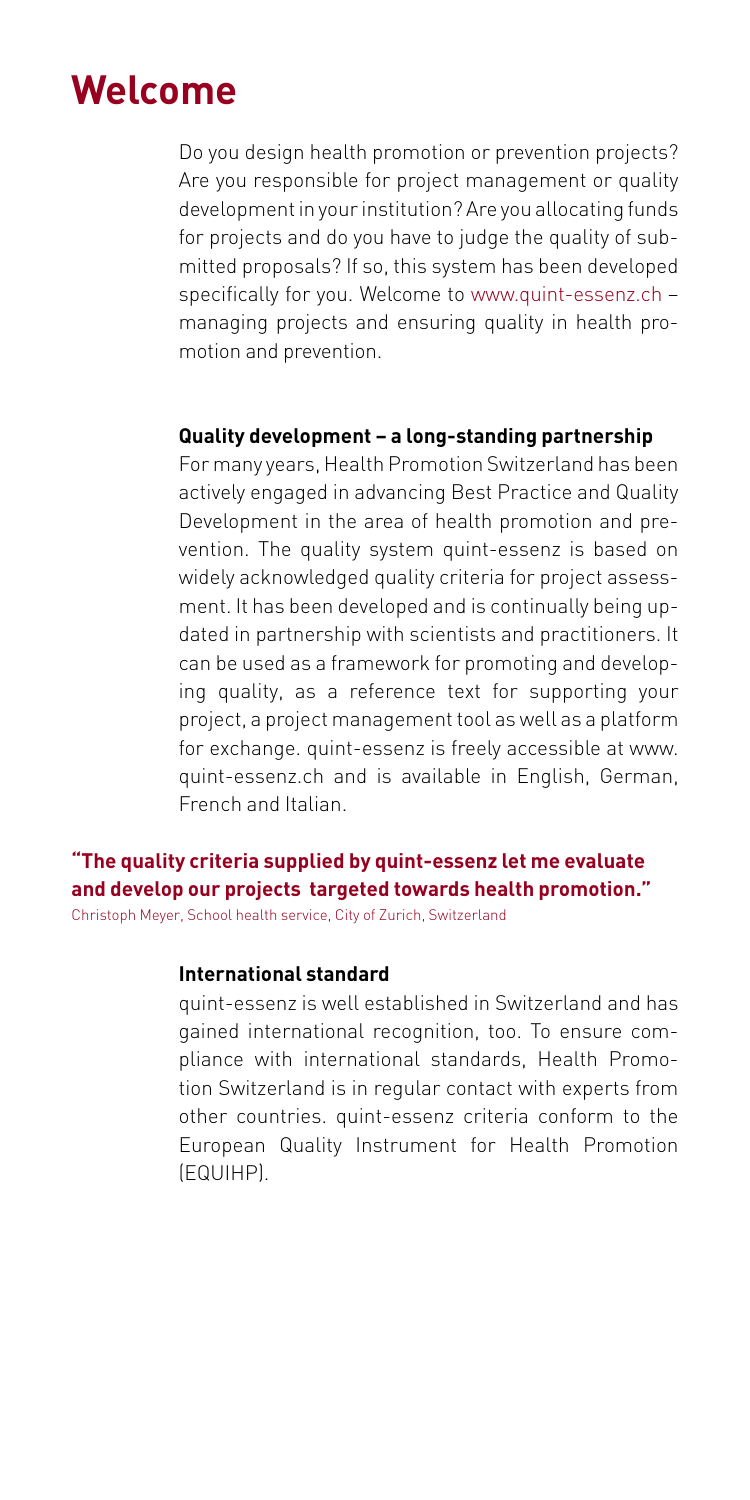### **Quality system**

#### **Quality criteria: what makes a good project?**

The core of the system constitutes 24 quality criteria, that are substantiated in terms of indicators. The criteria are used to create an assessment profile which identifies strengths and weaknesses and renders a project's qualities visible. It is thereby possible to assess and refine a project continually during its course, from the planning phase to the implementation and through to the conclusion.



### **Topics and Tools**

Each criterion comes with the relevant scientific background and helpful suggestions from experienced practitioners. The quint-essenz system contains a number of ready-made templates, planning tools and checklists, all of which are designed to help users attain the quality defined by the criteria. An online forum is available where members can discuss quality issues arising in their own and other's projects.

### **"The corporate project management Tool supports team work and encourages the exchange of ideas spanning several subjects and issues."**

Barbara Etienne, Director Health Promotion and Prevention Obwalden/Nidwalden, Switzerland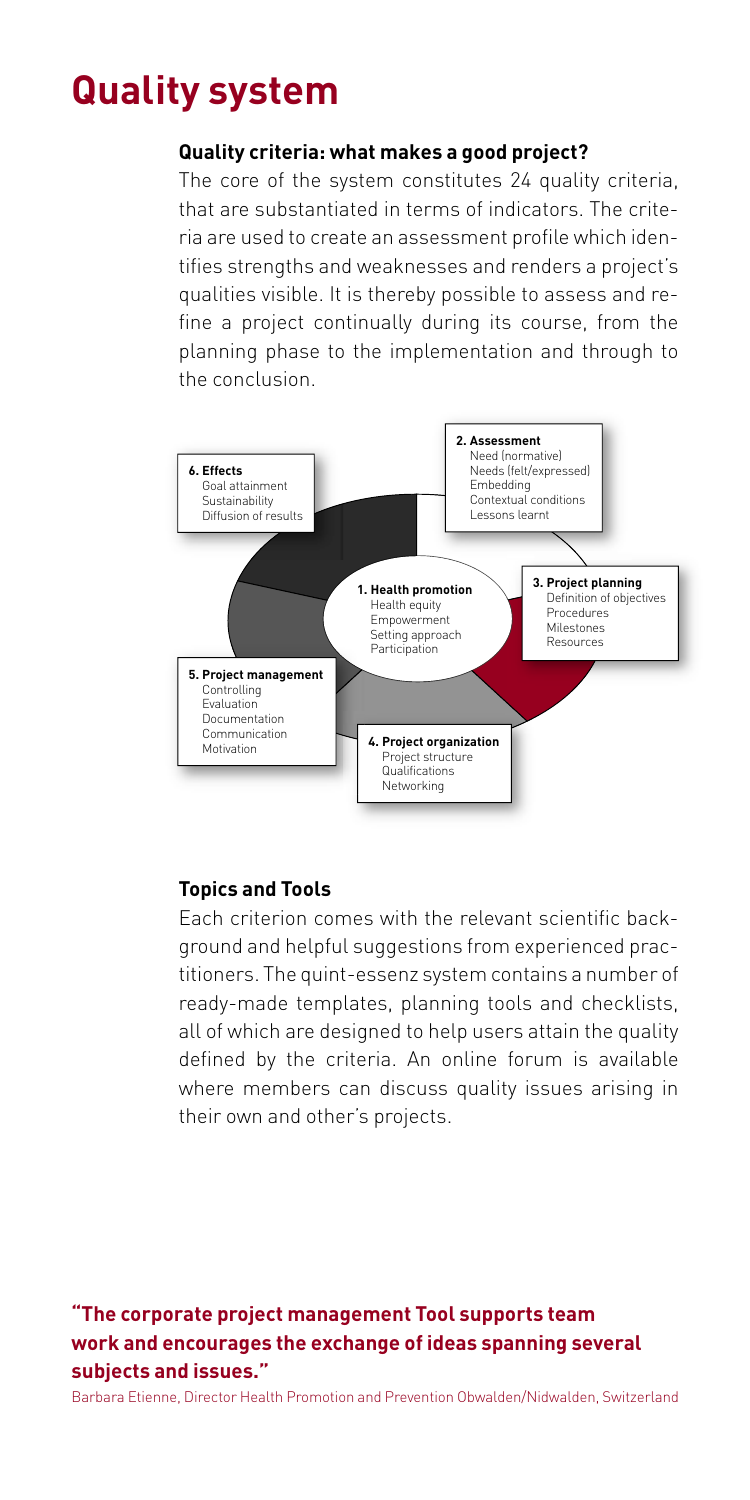### **Project management tool**

#### **Online project planning and management**

Teams can work on their project online, from the first exchange of ideas right through to the conclusion. Upto-date project details are accessible at a click. On the basis of the data entered, the Tool generates draft proposals, planning charts, time-lines, quality profiles and more. A step-by-step guide takes new users through the system and consultants are available for face-to-face seminars.



### **Setting the standard for institutions**

The quint-essenz project management tool enables you to access an overview of all your projects, in a comparable and up-to-date format. Project leaders control rights of access to each project, thus ensuring confidentiality. By standardizing the structure and appearance of their project documents, and including quality criteria, institutions will improve the quality of their projects. Institutions can tailor the project management tool to their own requirements, but it is also compatible with funding agencies' existing application forms that can be uploaded and integrated into the Tool.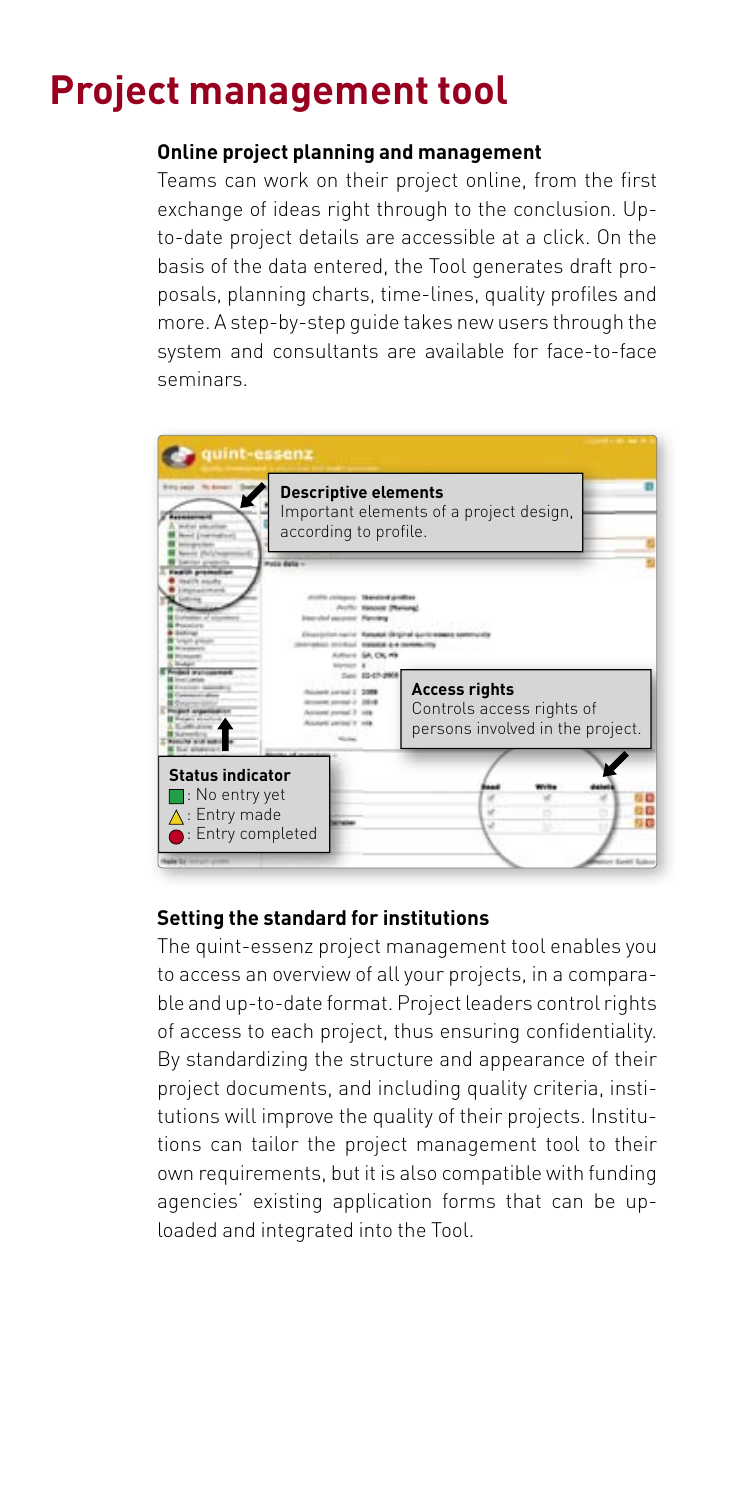### **Community**

Experts and Organizations in health promotion and prevention meet on this platform.

Set up your own profile and make it publicly accessible to others. Find experts who work on similar topics and contact them.



#### **Exchange in groups**

Groups provide the opportunity to exchange with other experts, to offer your expertise and experiences and to refer to interesting literature and links. Each member can open and moderate a group with a new topic.

#### **Project database**

Learn from the experience of others. The project database will help you find projects according to thematic, geographic, methodical or other criteria and allows you to make your own projects publicly accessible.

Make your project publicly visible for others in the project database and let them profit from your expertise!